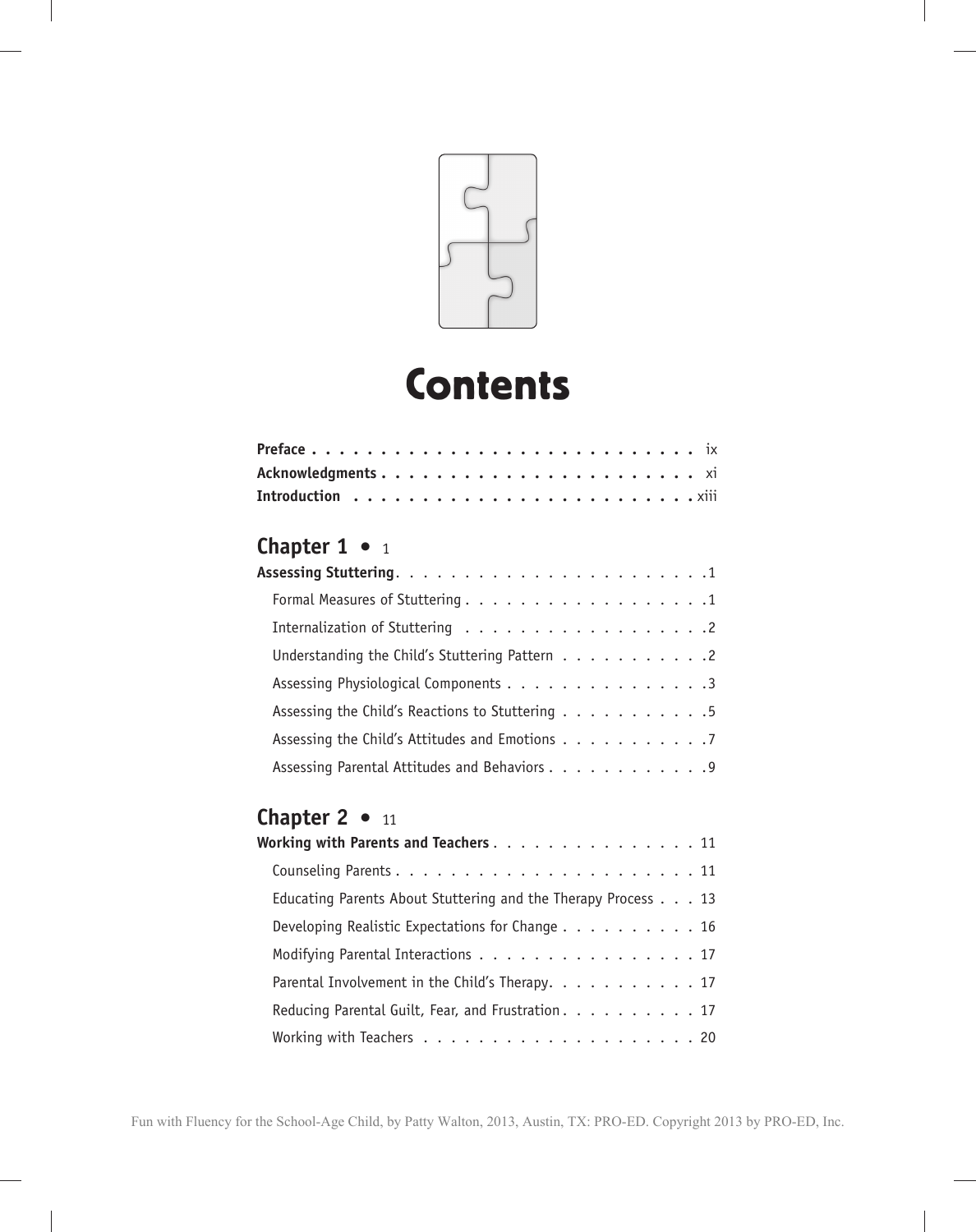## **Chapter 3** • 23 **Therapy Components and Treatment Planning** . . . . . . . . . . 23 Combining Fluency Shaping and Modification Therapies . . . . . 23 Using a Treatment Hierarchy. . . . . . . . . . . . . . . . . . 23 Using Modeling and Reinforcement. . . . . . . . . . . . . . . 26 Teaching Self-Monitoring Skills . . . . . . . . . . . . . . . . 26 Transferring and Maintaining New Speech Skills . . . . . . . . . 26 Guidelines for Teaching Speech Tools: Important Points to Remember . . . . . . . . . . . . . . . . 27 Treatment Planning. . . . . . . . . . . . . . . . . . . . . . 27 Examples of Treatment Planning: Case Studies. . . . . . . . . . 30 Optimizing Flexibility in Therapy. . . . . . . . . . . . . . . . . 37

#### Chapter 4 • 39

| Exploring and Understanding Stuttering $\ldots \ldots \ldots \ldots$          |  |  |  |  |  |  |  |
|-------------------------------------------------------------------------------|--|--|--|--|--|--|--|
| Teaching the Child to Understand<br>Normal and Stuttered Speech Production 39 |  |  |  |  |  |  |  |
|                                                                               |  |  |  |  |  |  |  |
| Improving Self-Monitoring 49                                                  |  |  |  |  |  |  |  |

#### **Chapter 5 • 51**

| Stretching: A Fluency Shaping Framework for Therapy 51 |  |  |  |  |
|--------------------------------------------------------|--|--|--|--|
|                                                        |  |  |  |  |
|                                                        |  |  |  |  |
| Activities for Teaching Stretching 53                  |  |  |  |  |

## **Chapter 6 • 77**

| Other Fluency Shaping Strategies. 77                     |
|----------------------------------------------------------|
| Easy Voice (Easy Vocal Onset) 79                         |
| Slides (Soft Articulatory Contacts) 82                   |
| Hooking On (Transitional Movement and Sound Blending) 83 |
| Voice-On (Continuous Voicing). 85                        |
|                                                          |
| Big Speech (Over-Articulation) 89                        |